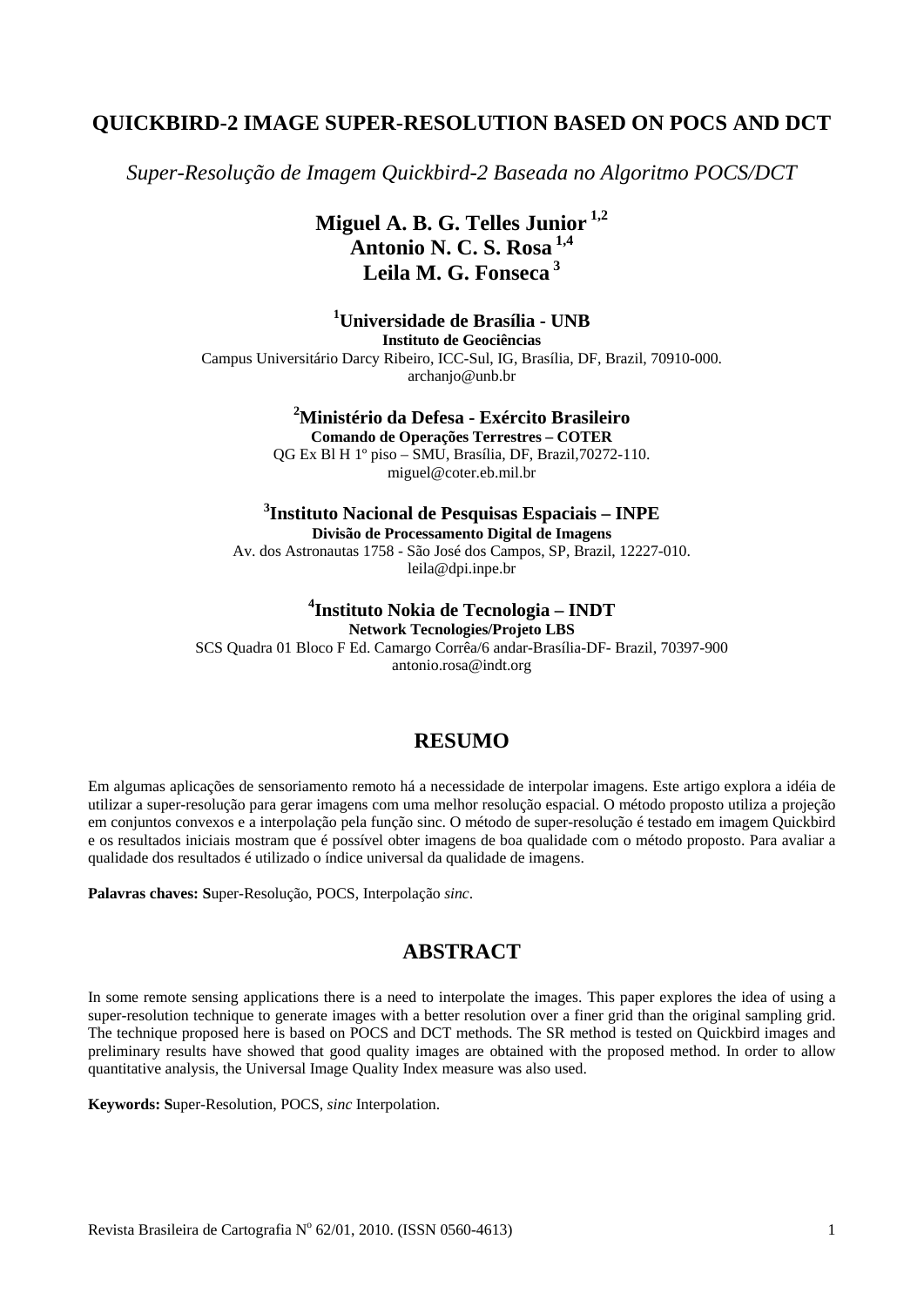#### **1. INTRODUCTION**

In some remote sensing applications (image registration, scale magnification and geometric correction) there is often a need to interpolate an image. However, traditional interpolation methods such as Nearest Neighbor, Bilinear or Bicubic can generate images with a blurring appearance. This blurring effect is related to the loss of details, which are directly related to the high frequencies in the image. In order to overcome this problem, techniques to generate images with better resolution, called super-resolution (SR), have been proposed (STARK, 1988), (NGUYEN, 2000) e (PARK *et al*., 2003).

The SR method proposed by Tsai and Huang (TSAI e HUANG, 1984) explores the relationship between the fast cosine transform and direct Fourier transform of the subsampled frames, but the signal degradation effect is not taken into account. Differently, Kim *et al*. (1990) considered the noise and blur effects present in the low resolution images (LR) and developed an algorithm based on weighted least squares theory. Later on, the method was improved by Kim and Su (1993). Stark and Oskui (1989) used the projection onto convex sets (POCS) theory (STARK, 1988) to generate a high resolution image (HR) from a set of LR images.

Differently from SR methods, interpolation algorithms such as nearest neighbor, bilinear and cubic convolution use only one image as information source and, in general, the interpolated image presents less detailed information than the original one.

In this work we propose a super-resolution method based on projections onto convex set (POCS) method (STARK, 1988) and modified by a sinc interpolator (YAROSLAVSKY, 1997) e (YAROSLAVSKY, 2002). The discrete cosine transform (DCT) is also used to produce a displaced image in the frequency domain to generate other frame. This processing stage aims to avoid the aliasing effect in the resampling process.

In order to evaluate the SR method proposed in this paper we tested it on Quickbird images. The HR image is compared with the original image resampled by a factor of 2 using bilinear interpolator and both are subsampled by a factor of 2 using nearest neighbor interpolator for results evaluation.

The next section addresses the super-resolution problem. Section 3 presents the super-resolution algorithm used in this work. Some preliminary results are presented in section 4. Finally section 5 concludes the work.

#### **2. SUPER-RESOLUTION**

Before explained our SR method, a brief review about POCS theory is presented (STARK, 1988) e (CHAUDHURI, 2001). The POCS method uses a priori information about the images to find a common point  $f$  that satisfies a set of restrictions, each one of

them forming a convex set. The common point *f* locates in the intersection of all the convex sets.

$$
f \in C_0 = \bigcap_{i=1}^m C_i \tag{1}
$$

Where the  $i^{th}$  convex set  $C_i$  denotes the  $i^{th}$ restriction on  $f$ . The common point can be found in an alternative way projecting onto the convex set *Ci* through the corresponding projection operator  $P_{c_i}$ .

$$
f^{(k+1)} = P_{c_m} P_{c_{m-1}} ... P_{c_1} f^{(k)} = P_c f \tag{2}
$$

The intersection  $C_0$  is also closed convex and contains  $f$  . Consequently, irrespective of whether  $C_0$ contains elements other than  $f$ , the problem of reconstructing  $f$  from its  $m$  properties is included in that of find at least one point belonging to  $C_0$ .

If the projection operator  $P_i$ , projecting onto its respective convex set  $C_i$  is effectively realizable for  $i = 1, 2, 3, \dots, m$ , the problem is recursively soluble. Clearly if  $f \in C_i$ , then  $P_i f = f$ , therefore every element of  $C_i$  is a fixed point for  $P_i$ .

Fig. 1 shows graphically illustrated the iteration for two convex sets  $C_1$  and  $C_2$  with non empty intersection  $C_0$ . The iterations start at initial point *x*. The first projection is onto  $C_1$ . The projected point  $P_1x$  on  $C_1$  is the closest point to x. The second projection is onto  $C_2$ . The projected point  $P_2P_1x$  on  $C_2$ is the closest point to  $P_1x$ . Similarly, repeated projections onto  $C_1$  and  $C_2$  ensure that solution converges to point  $g$  on  $C_0$ .



Fig. 1 - The POCS iterations for two convex sets *C*1 and  $C_2$  with non empty intersection  $C_0$ . STARK & YANG (1998)

POCS theory has been used in restoration and SR methods (STARK, 1988), (CHAUDHURI, 2001),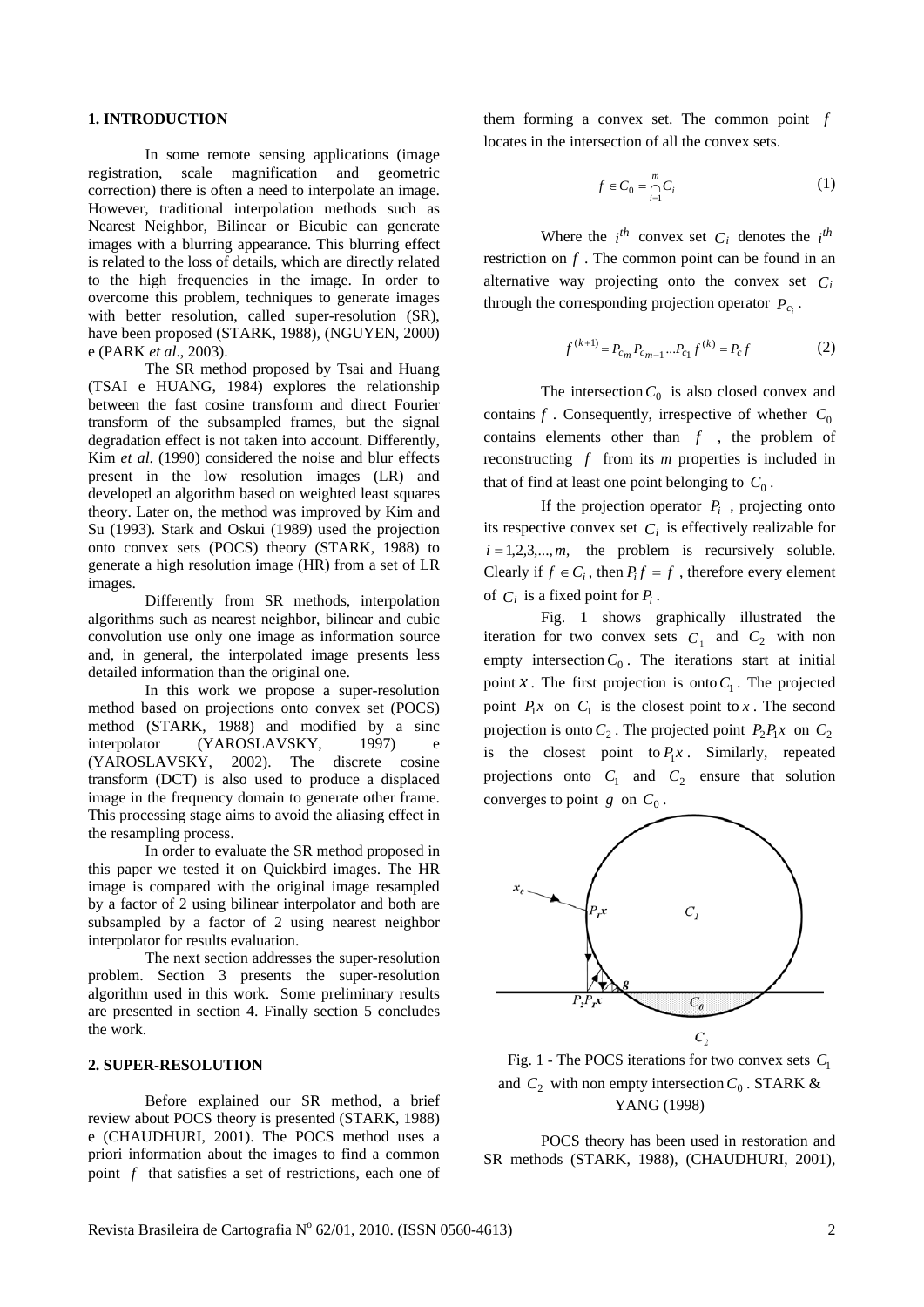(HERTZMANN, 2001), (FREEMAN *et al*., 2002), (AGUENA e MASCARENHAS, 2006).

#### **3. METHOD BASED ON POCS/DCT**

The SR method proposed in this work is implemented in three steps: (1) generate a new LR image (2) generate a grid finer than the original one for the HR image; (3) reconstruct the HR image using POCS method. Fig. 2 shows a schematic diagram of the SR method. Each step is explained below.



Fig. 2 - Schematic diagram of SR method. TELLES JR (2008)

Initially, given a LR image, a new LR image is created by displacing the LR original image by 0.5 pixel in the line and column directions. This procedure is accomplished to reduce the aliasing effect and therefore, efficiently reconstruct the HR image by POCS algorithm.

Subsequently, we generate a finer grid (two times larger than the original one) to generate the HR image. The original LR image is interpolated using a discrete sinc interpolation algorithm. In this interpolation, a continuous signal  $a(x)$  is reconstructed

from its samples (sampling interval  $\Delta x$ ) as following (YAROSLAVSKY, 1997) e (YAROSLAVSKY, 2002):

$$
a(x) = \sum_{n=-\infty}^{\infty} a_n \frac{\sin[\pi(x/\Delta x - n)]}{\pi(x/\Delta x - n)} = \sum_{n=-\infty}^{\infty} a_n \sin c[\pi(x/\Delta x - n)] \quad (3)
$$

where,

$$
\sin c(x) = \frac{\sin x}{x} \tag{4}
$$

Yaroslavsky (1997 e 2002) presented a new resampling method based on a modified direct Fourier transform (DFT) called shifted DFT (SDFT), which has

the possibility of execute arbitrary shifts on discretization of resampling points of a signal, and its defined as:

$$
\alpha_r^{u,v} = \frac{1}{\sqrt{N}} \sum_{n=0}^{N-1} a_n \exp\left(i2\pi \frac{nv}{N}\right) \exp\left(i2\pi \frac{(n+u)r}{N}\right), \qquad (5)
$$

to SDFT, and

$$
\alpha_r^{u,v} = \frac{1}{\sqrt{N}} \sum_{n=0}^{N-1} a_n \exp\left(-i2\pi \frac{ru}{N}\right) \exp\left(i2\pi \frac{n(r+v)r}{N}\right),\qquad(6)
$$

To inverse SDFT (ISDFT). The *u* and *v* coefficients are arbitrary shift parameters and describe signal shifts at resampling points of signal spectrum.

According to Yaroslavsky (2002) the most efficient way to minimize boundary effects in digital filtering is signal extension by its mirror reflection from its boundaries as shown on Fig. 3.



extension . Yaroslavsky (2002).

The best suited DFT to such signal is SDFT (1/2, 0) which coincides with Discrete Cosine Transform (DCT) and is defined as:

$$
h_k(p) = \begin{cases} \frac{1}{\sqrt{N}} \sum_{s=0}^{N-1} \varphi_s(p) \exp\left(-i2\pi \frac{ks}{N}\right) ; & k = 0,1,...N-1\\ 0; & k = N, N+1,...2N-1 \end{cases}
$$
(7)

where

$$
\varphi_s(p) = \begin{cases}\n\exp(i2\pi ps/N); & s = 0,1,...N/2-1 \\
\cos(2\pi ps/N); & s = N/2 \\
\varphi_{N-s}; & s = N/2+1,...,N-1\n\end{cases}
$$
(8)

The ISDTF (1/2, 0) for generating interpolated signal is reduced to:

$$
b_k = \frac{1}{\sqrt{2N}} \sum_{r=0}^{2N-1} \frac{\beta_r \exp\left(-i2\pi \frac{(k+1/2)r}{2N}\right)}{2N} = \frac{1}{\sqrt{2N}} \sum_{r=0}^{2N-1} \alpha_r \eta_r(p) \exp\left(-i2\pi \frac{(k+1/2)r}{2N}\right)
$$

Revista Brasileira de Cartografia  $N^{\circ}$  62/01, 2010. (ISSN 0560-4613) 3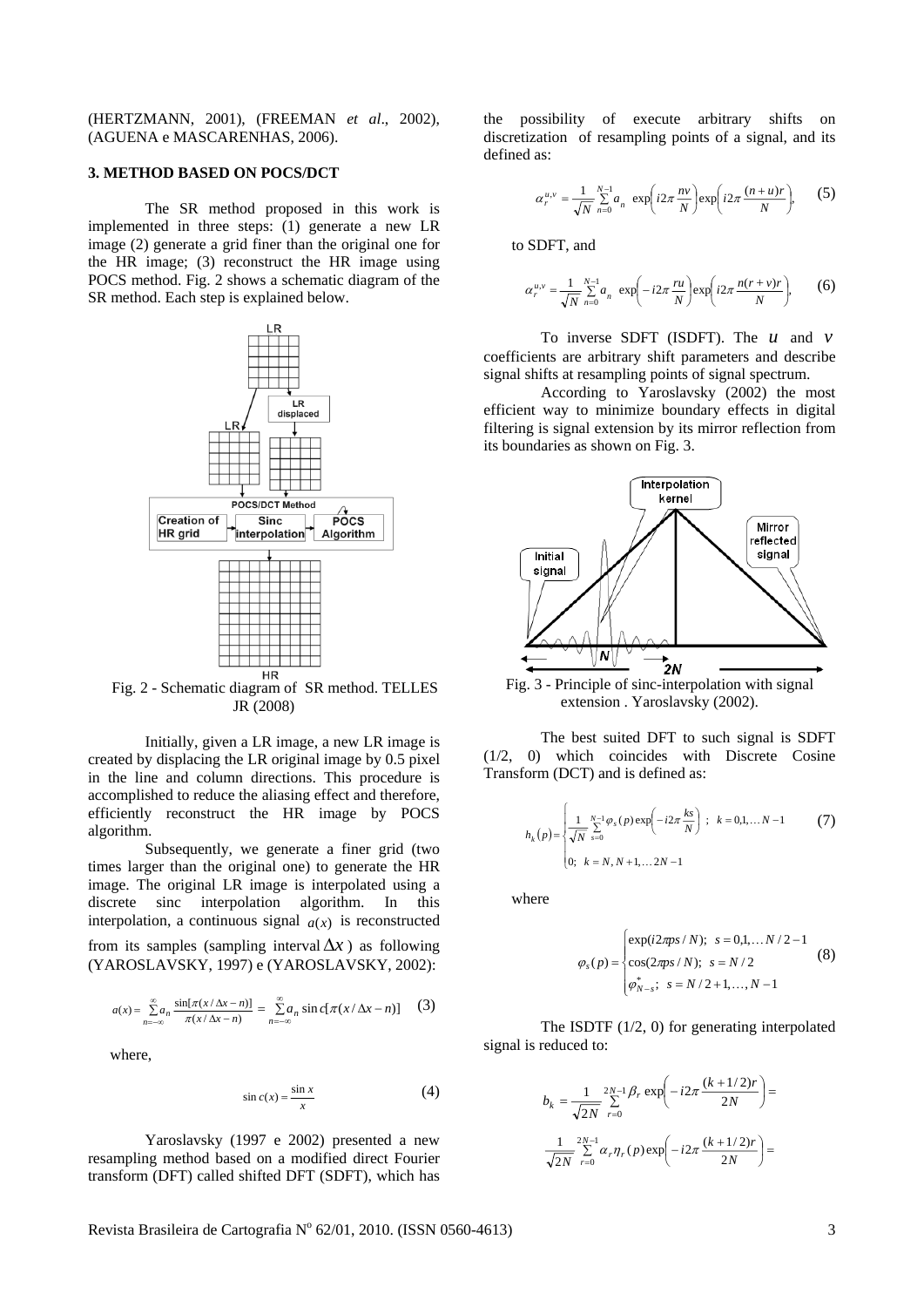$$
\left\{\alpha_0^{DCT}\eta_0 + \sum_{r=1}^{N-1} \alpha_r^{DCT} E\right\},\tag{9}
$$

where,

$$
E = \left[ \eta_r \exp\left(-i\pi \frac{(k+1/2)}{N}r\right) + \eta_r^* \left(i\pi \frac{(k+1/2)}{N}r\right) \right]
$$

where,

$$
\alpha_r = \begin{cases}\n\alpha_r^{DCT} = DCT\{a_k\}, & r = 0,1,...,N-1; \\
0; & r = N; \\
-\alpha_{2N-1-r}^{DCT}, & r = N+1, N+2,...,2N-1;\n\end{cases}
$$
\n(10)

$$
\eta_r(p) = \frac{1}{\sqrt{2N}} \sum_{k=0}^{2N-1} h_k(p) \exp\left(i2\pi \frac{kr}{N}\right), \quad (11)
$$

The resampled original and displaced LR images are processed using the POCS method to generate the HR image with a better resolution over a finer grid than the original sampling grid (two times larger).

Fig. 4 shows two enlarged fragments of cameraman image (left). The upper-right image was obtained by sinc interpolation in the DFT domain and bottom-right image was obtained by sinc interpolation in the DCT domain. Oscillations due to boundary effects that are clearly seen in a DFT-interpolated image completely disappears in the DCT-interpolated image.



Fig. 4 – Cameraman image. The upper-right image was obtained by sinc interpolation in the DFT domain and bottom-right image was obtained by sinc interpolation in the DCT domain. Adapted from Yaroslavsky (2003).

#### **4. RESULTS**

Our SR method was tested on a panchromatic band (0.6 m) of Quickbird-2 satellite acquired on July 17, 2005. It covers a region of Santos Dumont airport in Rio de Janeiro, Brazil. We used a small image of 256 x 256 pixels.

As the LR and HR images have different spatial resolution, the HR image is downsampled by a factor of 2 using the nearest neighbor interpolator. This interpolation method preserves the spectral information of the image better than the others .The processing was accomplished in the following way: the original image is resampled by a factor of 2 using Bi interpolation and then it is subsampled by a factor of 2 using NN; the HR images fig. 5(a) is down sampled by a factor of 2 using NN; In this way both HR and Bi interpolated images have the size of original image.

In order to quantitatively evaluate the results obtained in this paper, the universal image quality index ( *Q* ) proposed by Wang and Bovik (2002).

The universal image quality index  $(Q)$  is defined as:

$$
Q = \frac{4\sigma_{xy}.\bar{x}.\bar{y}}{(\sigma_x^2 + \sigma_y^2)[(\bar{x})^2 + (\bar{y})^2]}
$$
(12)

Where  $\bar{x}$  e  $\bar{y}$  are the mean of LR original image and subsampled HR image, respectively;  $\sigma_x^2$  e  $\sigma_y^2$  are the variances between *x* and *y*; and  $\sigma_{xy}$  is de covariance between  $x$  and  $y$ . The  $Q$  index models the difference among two images as a combination of three different factors: the correlation loss, luminance distortion and contrast distortion. The values for *Q* are between -1 and 1. *Q* values closer to 1 better the results.

Fig. 5 shows results of applying superresolution, nearest neighbor (NN) and bilinear (Bi) methods on Quickbird image. The nearest neighbor and bilinear interpolation methods are used for purpose of comparison. One can observe that images processed by SR method present better visual quality that those processed by NN and Bi methods. The improvement can be observed, mainly, in linear features or objects boundaries, which indicate high frequency enhancement in the image.

Table 1 presents the  $Q$  and CC values. These values are calculated considering as input the original image and processed images using SR and Bi methods.

TABLE 1 – EVALUATION MEASURES FOR HR AND BI METHODS.

| <b>Images</b> | ~~ |     |
|---------------|----|-----|
| HR            |    | -98 |
| Bi            | oс | 0Q. |

#### **5. CONCLUSIONS**

In this paper we presented a SR method based on modified POCS and sinc-DCT methods to generate a HR image from a LR image. In order to evaluate the method it was tested on a Quickbird panchromatic image. The evaluation was performed through correlation coefficient and *Q* measures. Although the quantitative measures for SR and Bi methods were very similar, the visual quality of the image processed by SR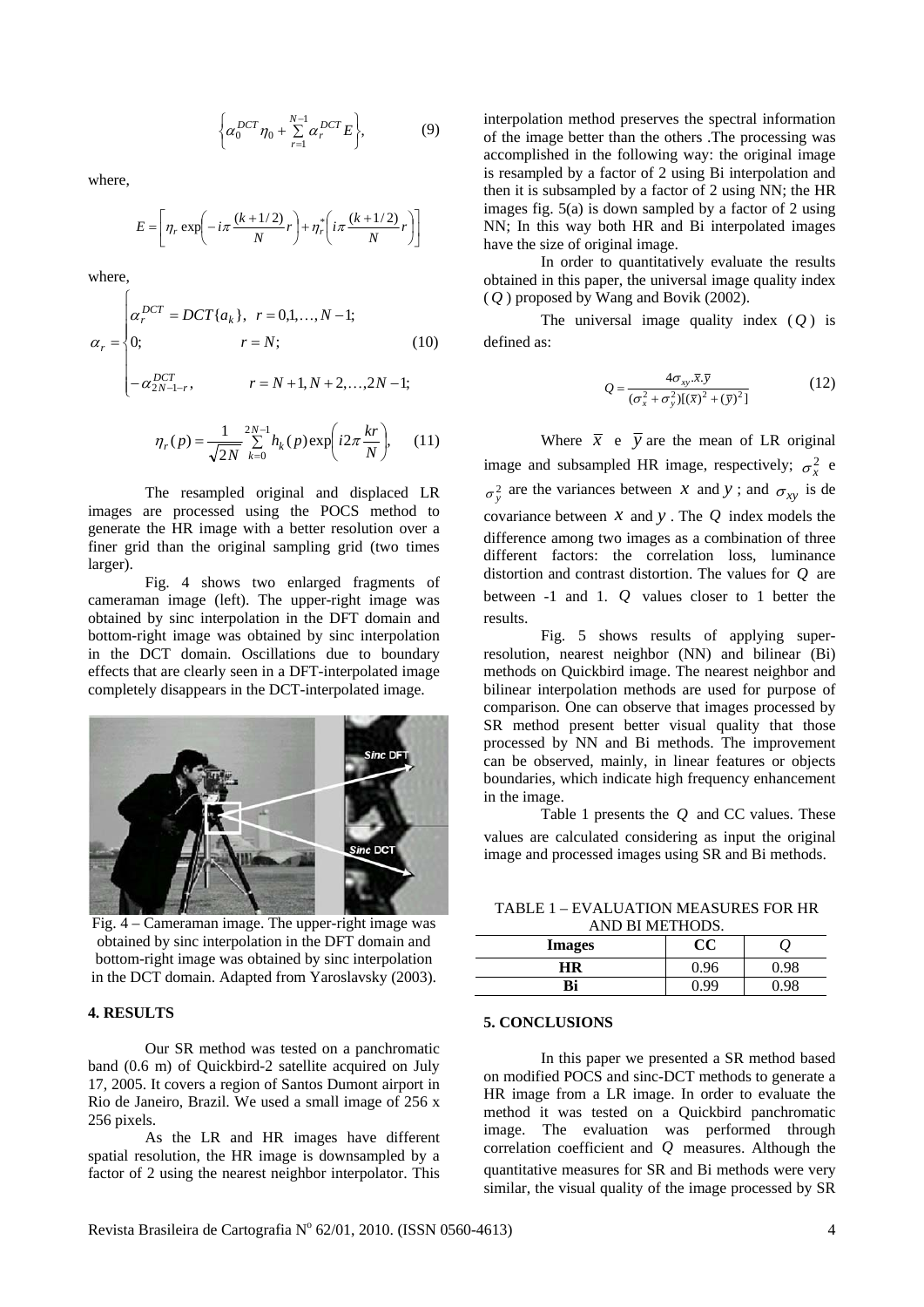method showed better results than Bi interpolation method. For future work we intend to test the SR method on images acquired by other satellites such as CBERS and SPOT.







 $(c)$ 

Fig 5 - Resulting images obtained by (a) HR, (b) NN and (c) Bi methods.

#### **REFERENCES**

AGUENA, M.L.S., MASCARENHAS, N.D.A. Multispectral image data fusion using POCS and superresolution. **Computer vision and image understanding**. vol.102, n. 2, pp. 178-187. 2006.

CHAUDHURI, S. (editor). **Super-Resolution Imaging**. Norwell, MA: Kluwer, 2001. 279p.

FREEMAN, W.T., JONES, T.R., PASZTOR, E.C. Example-based super-resolution. **IEEE Computer Graphics and Applications**, v. 1, n. 02, pp. 56-65, March/April 2002

HERTZMANN, A., JACOBS, C.E., OLIVER, N., CURLESS, B., SALESIN, D.H. Image Analogies. In: International Conference on Computer Graphics and Interactive Techniques SIGGRAPH, 12-17 August, Los Angeles, 2001. **Proceedings**, 2001.

KIM, S.P., BOSE, N.K., VALENZUELA, H.M. Recursive reconstruction of high resolution image from noisy undersampled multiframes. **IEEE Trans. on Accoustics, Speech and Signal Processing**, V. 18, no. 6, pp. 1013-1027, June 1990.

KIM, S.P., SU, W.Y. Recursive high-resolution reconstruction of blurred multiframe images. **IEEE Trans. on Image Processing**, vol. 2, pp. 534-539, Oct. 1993.

NGUYEN, N. X. Numerical Algorithms For Image Superresolution. **PhD Thesis** - Stanford University, Stanford, CA, 2000.

PARK, S. C., PARK, K., KANG, M.G. M. Superresolution image reconstruction: a technical overview. **IEEE Signal Processing Magazine**. V. 20, n. 3, p. 21- 26, 2003.

STARK, H. Theory of convex projections and its application to image restoration. IEEE International Symposium on Circuits and Systems, 1988. **Proceedings.** pp. 963-964, 1988.

STARK, H., OKSUI,P. High-resolution imge recovery from image-plane arrays using convex projections. **J. Optical Society of America**, v.6, no. 11, pp 1715-1726, Nov. 1989.

STARK, H., YANG, Y. **Vector Space Projections: A Numerical Approach to Signal and Image Processing, Neural Nets, and Optics**. New York, NY, Wiley-Interscience, 1998. 408p.

TELLES JR, M. A. B. G. Super-resolução de imagens de sensoriamento remoto. **PhD Thesis**. Universidade de Brasília - UNB, Brasília, 2008.

TSAI, R.Y., HUANG, T.S. Multiframe image restoration and registration. **Advances in Computer Vision and Image Processing**. pp. 317-339, JAI Press Inc., 1984.